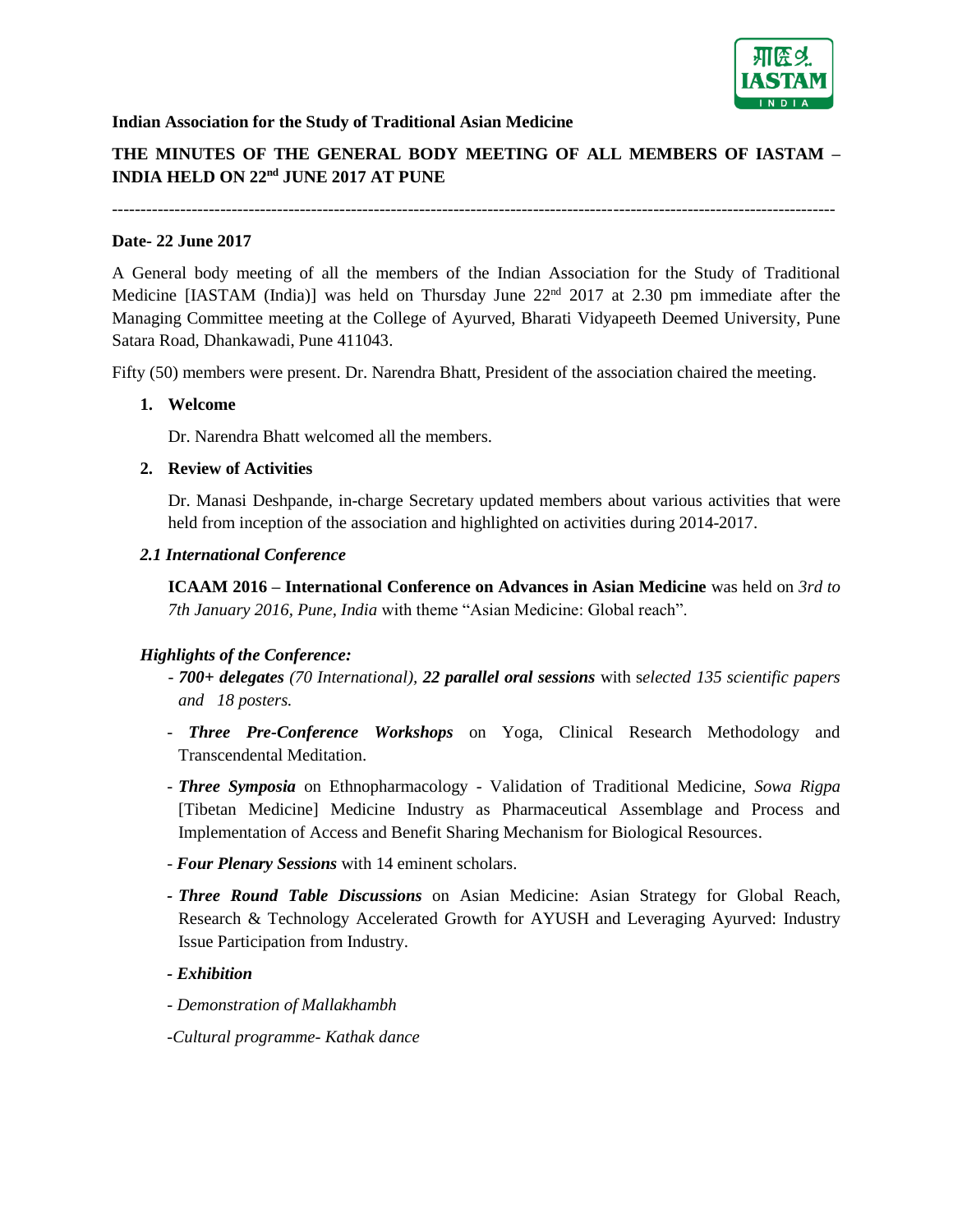

### *2.2 Oration & Awards; and Functions*

IASTAM has nurtured the unique tradition of **'***IASTAM Oration and Awards'* since 1990 that has taken the form of *'An Aspiring Tradition'.*

- *IASTAM International Orations: 2 [ non – Indian citizen(1) and Indian citizen(1)], and National Oration: 1 , National Awards: 9*
- *IASTAM – BVU National Ayurved Scholar Awards: 3 Best MD/MS/PhD Dissertation / Thesis Awards in Ayurveda*
- *IASTAM Baidyanath Awards: 3 - Best Research on Ayurvedic Classical Products for*

*a. Standardization, b. Technology & c. Validation*

IASTAM Oration & Awards Function is now organized **annually** with **scientific meet** *on a subject of relevance in different cities in collaboration with reputed academic institutes* to create better awareness of its activities. It was held in *Jamnagar, Pune, Varanasi respectively in 2015, 2016, and 2017.*

# *2.3 Conclaves and other meets*

During last three years total six conclaves and meets were organized on various subjects as follows:

- **Brainstorming Meet on NITI AYOG Initiative the National Commission for Indian Systems of Medicine (NCISM),** *17th April 2017, Pune. NITI AAYOG is a newly established body for National Planning under Government of India that has* proposed a new Act of Parliament.
- **Mini Symposium on New opportunities in Academic Research in Ayurved,** *21st February 2017, Pune, organised by Bharati Vidyapeeth Deemed University, College of Ayurved Pune and IASTAM (India).*
- Conclave on **Translational Research Opportunity in Ayurveda**, *18th - 19th February 2017, Varanasi organised by Faculty of Ayurved, Banaras Hindu University, Varanasi and IASTAM (India).*
- **Consultative Meet to Prioritize AYUSH Research Activities in the Field of Cancer for International Collaboration,** *21st and 22nd February 2016, Pune,* was organized *at behest of Ministry of AYUSH*, Government of India to deliberate on Cancer, an issue of great significance in an outcome oriented manner.
- Conclave on **Asian Medicine: Integrative Potentials**, *13th & 14th February 2015 Jamnagar, Gujarat organised by Gujarat Ayurved University, Jamnagar and IASTAM (India).*
- **International Workshop on "Integrating Traditional South Asian Medicine into Modern Health Care Systems***, October 4-6, 2012, New Delhi Organised at the Jawaharlal Nehru University, New Delhi by the Centre of Social Medicine and Community Health-JNU, Martin-Luther- Universität Halle-Wittenberg (Germany), Foundation for Revitalising Local Health Traditions (Bengaluru, India) and IASTAM (India).*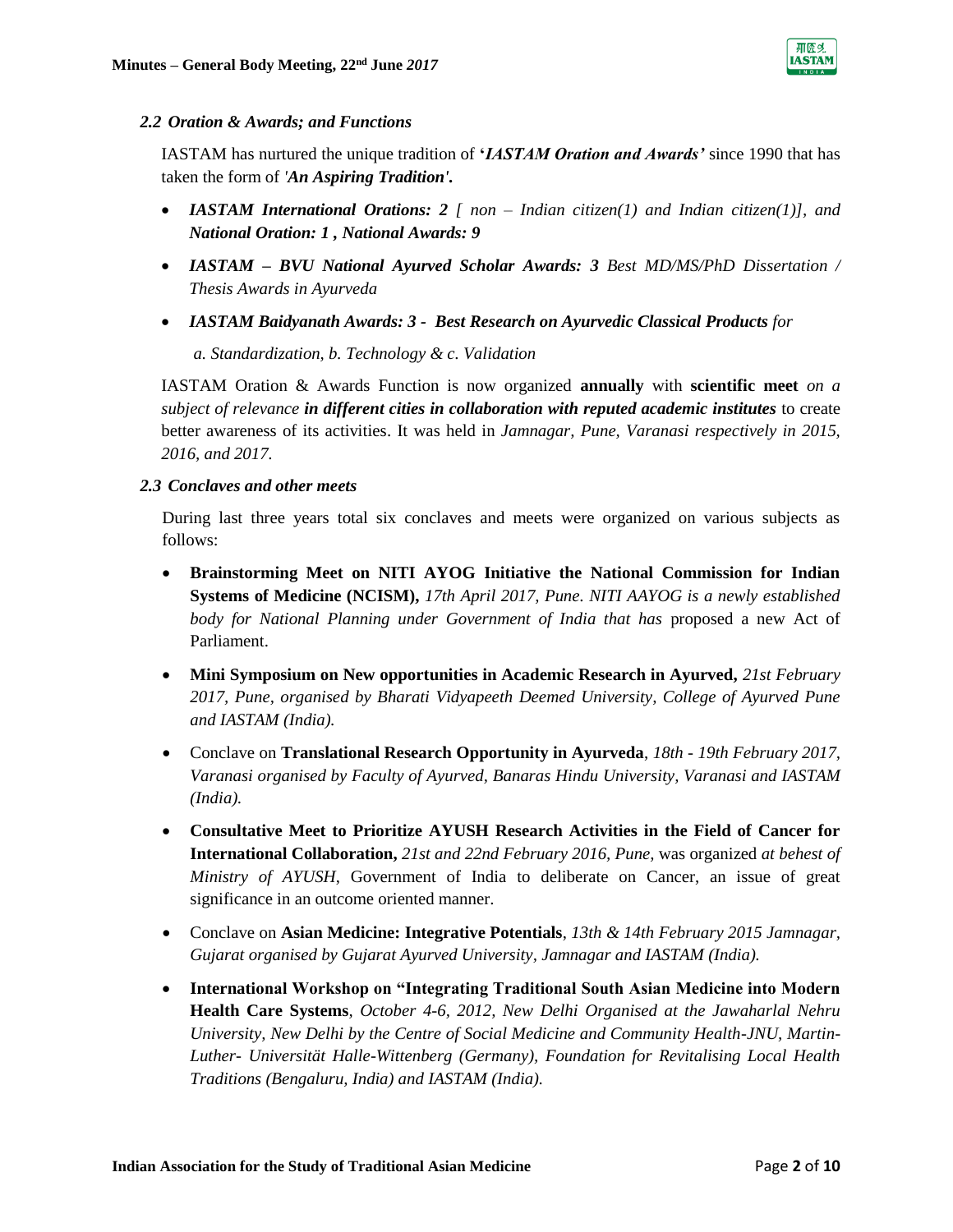

#### **3 MANDATORY REQUIREMENTS:**

#### *3.1 Submission of accounts to authorities*

Dr. Vandana Kozarekar, Treasurer, presented the last three years audited Accounts and Financial Report and briefed the members about the details. The report presented the financial position of the association with increase in members, and funding from Ministry of AYUSH for events. All the Balance Sheets of year AY  $2014 - 15$ ,  $2015 - 16$  and  $2016 - 17$  are audited.

#### **3.2 Submission to authorities, Charity Commissioner**

Dr. Vandana Kozarekar updated that the Charity Commissioner related matters are in process and taking time due to Government procedures.

#### **3.3 Audit, Appointment of Auditor and related**

The M/s Manoj Barwadia and Associates were appointed unanimously as an auditor till the next General Body meeting.

#### **4 FINANCE AND ACCOUNTS; REVIEW AND PROPOSALS:**

#### **4.1 Financial Status: Corpus & Operational**

Dr. Vandana Kozarekar, Treasurer, submitted the details about expenses and the audited balance sheets of last three years**.** She also provided estimated working budget for the year 17 – 18. It was decided that a proportionate amount to be converted into corpus.

It was decided that fixed deposits to be created for the separate corpus after guidance from financial advisor. These fixed deposits will be reserved exclusively for corpus and the other which can be used in case of exigency.

Dr. Bhatt requested all members to help generate revenues and bring in institutional and patron members.

#### **4.2 Bank accounts & operations**

With continuous efforts by the office bearers IASTAM received 2 government grants towards ICAAM (International Conference on Advances in Asian Medicine) and the Consultative Cancer Meet organized in January 2016 and February 2016 respectively. IASTAM has also received the sponsorship for publication from Shri Girish Parikh.

The funds were utilized against the Conference expenses and the several publications e.g. 2 volumes of ICAAM Proceedings, IASTAM Chronicle and the Award Book.

After attending ICAAM 2016 there is increase in membership; our efforts should be to get more interested.

The Award functions were held regularly in the year of 2015, 2016  $& 2017$  unlike previous years and the funds were utilized for organizing the same.

IASTAM is non-profit organization and thrives in several activities as organizing Intellectual conclaves, Workshops and Symposia and bring out valuable publications to propagate Asian Systems of Medicine. The availability of sufficient funds for sustenance of such an organization is always a matter of concern.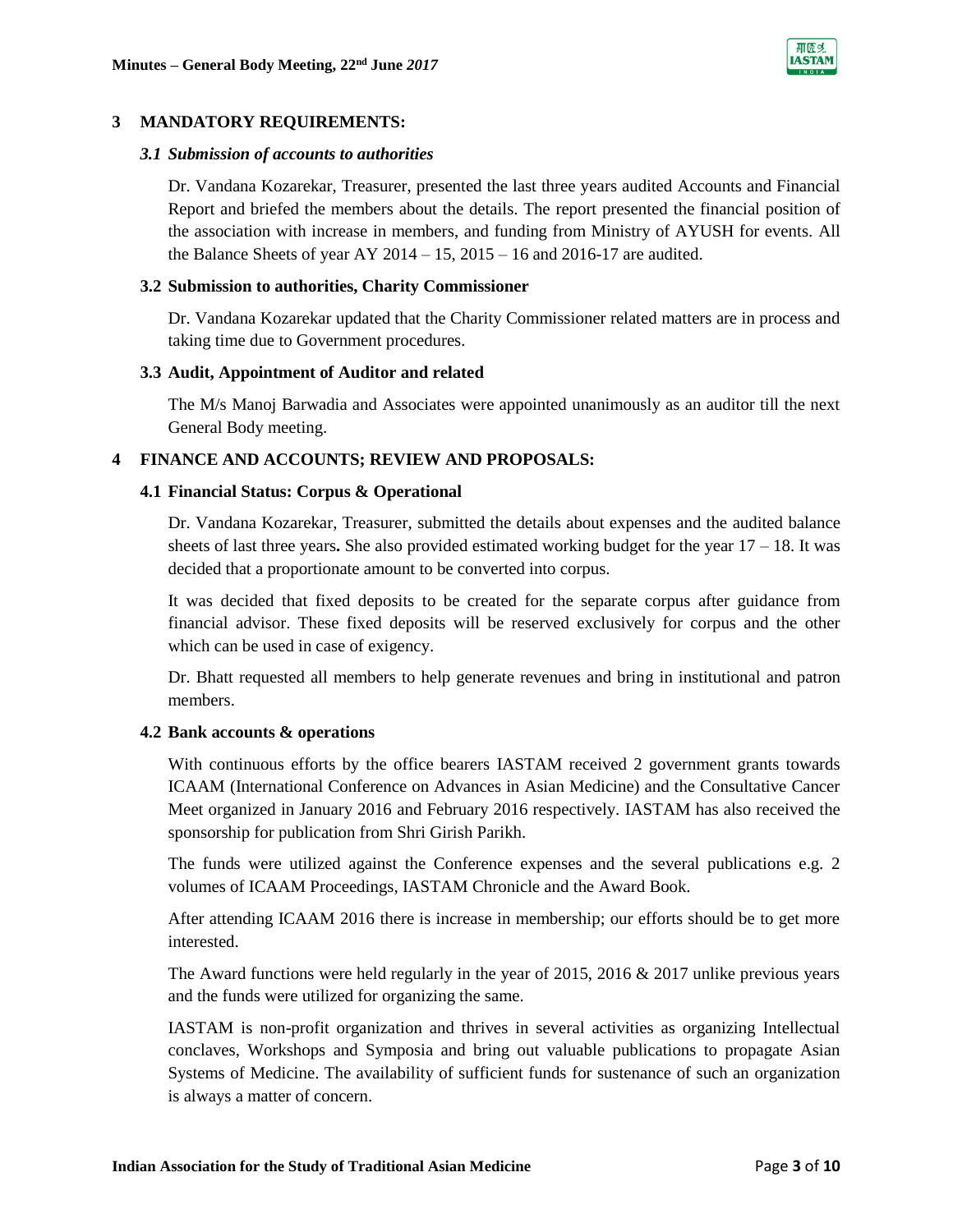

Members were requested to give suggestions to generate more funds and support in a small way by bringing new members. In view of this the suggestion was received to organize workshops for the PG students will be considered.

### **Acknowledgements**

IASTAM expressed special gratitude for the unconditional support of ZANDU - the initial host organization. The accountants Mr. Indubhai, Mr. Kandarpabhai and Palm Tax and auditors M. G. Barvadia & Associates were appreciated for their support. We are thankful to several members who upgraded themselves from Life to Patron Membership. We express our gratitude to those members and office bearers who not only gave time but spent from time to time during financial constraints of the organization. IASTAM remains indebted to Bharati Vidyapeeth University as under their premises the office of IASTAM is re-established. Members appreciated the efforts taken by the members of the managing committee.

Accordingly following resolution was passed for Bank account operations:

# **Resolution No. 1/June/2017**

*It is hereby resolved that the following shall be entitled to be appointed as authorized signatories; 1. President – Dr. Narendra Bhatt, 2. A Vice President - Vd. Punarvasu Agnihotri, 3. Secretary General – Dr. Manasi Deshpande 4. Treasurer – Dr. Vandana Kozarekar and 5. A Member of the managing committee – Dr. Abhijit Patil, nominated unanimously by the members of the managing committee.*

Proposed by: Dr. Umesh Vaidya, Seconded by: Dr. Punarvasu Agnihotri; Resolution Passed Unanimously.

# **4.3 Proposals**

Two proposals were submitted to the Ministry of AYUSH for financial assistance.

*1. "Development of Information Technology Based Tools and Databases for Documentation of Experiential (Practices) Information and Relevant Methodologies of Ayurveda, Unani and Siddha [ASU] Treatment Modalities in Cancer Care and to collate it with System Knowledge".* 

Funding for **Rs. 70, 68,000/-**

This project applied by IASTAM is under *reconsideration.*

*2. "Validation of Traditional Unani Plant Products and their Ingredients for Anti – Cancer Effect on Hepato- Cellular Carcinoma"*

Ministry *has approved* this project for Rs. 66 Lakh. Though IASTAM India is not directly associated with the project, it has played an important role. *Dr. Narendra Bhatt and Dr. Manasi Deshpande, the office bearers are part of the project* to be undertaken at the Rajiv Gandhi College of Bio Technology, BVDU.

#### **5 PUBLICATIONS:**

#### **Publications during 2014 – 2017 are as follows –**

5.1 *IASTAM Chronicle:* A document portraying 35 years of tradition & Activities.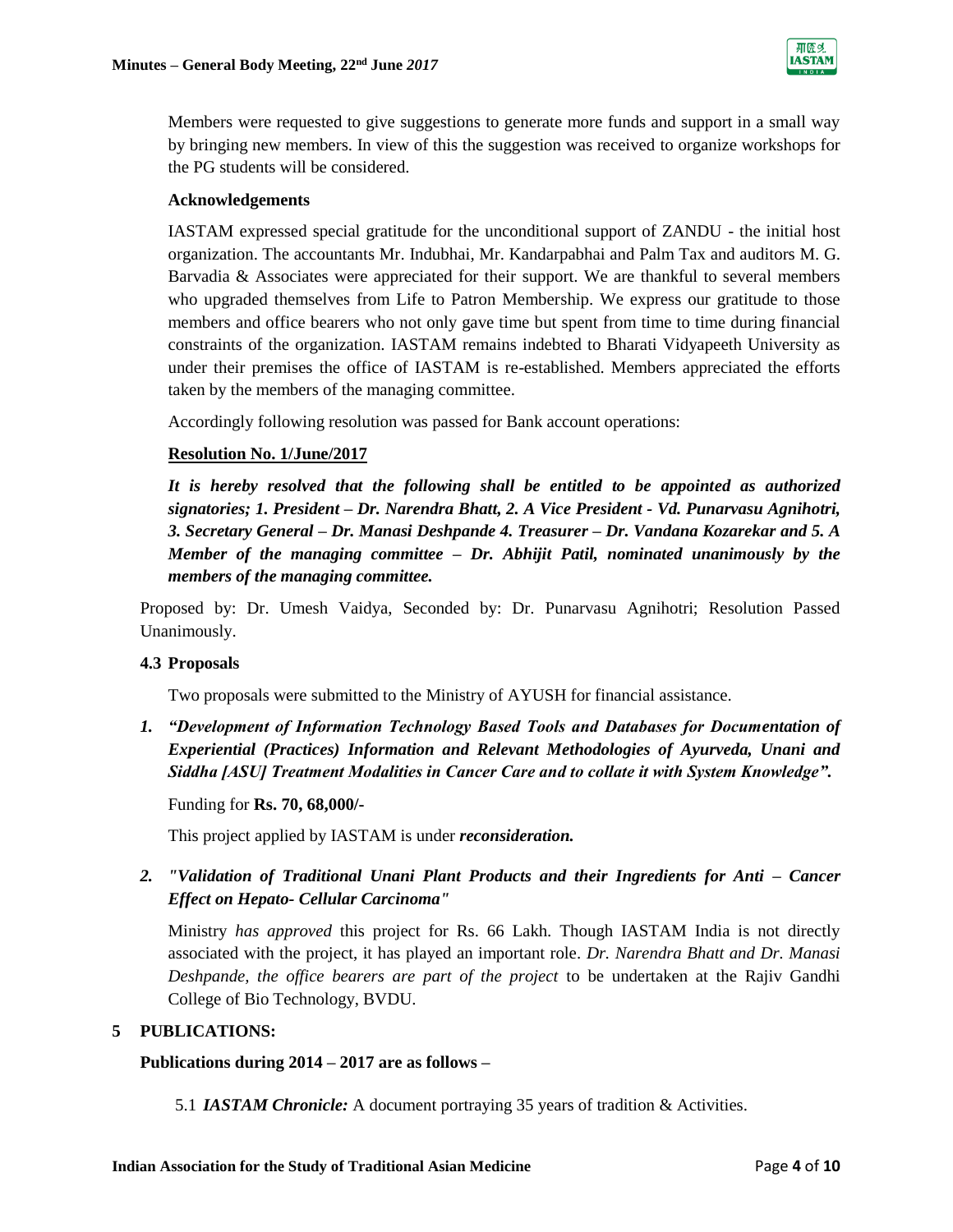

- 5.2 *ICAAM Proceedings Part I & II (around 500 pages):* As a reference book, available to all participants / members
- **5.3** *Proceedings of Consultative Cancer Meet:* Helped Ministry of AYUSH to take next steps to initiate productive research in the field of cancer for AYUSH interventions.
- *5.4 Newsletter as follows*
- *5.5 'An Aspiring Tradition'* book covers the consistent efforts put in and their trustworthy commitment to achieve high standards, to aspire for better achievement.

# *A BOOK in Offing*

*Asian Medicine Book:* A text (around 500+ pages) conceived, designed and edited by Dr. Narendra Bhatt with a group of contributors is in final stages of publication with comparative study of Nine (9) Asian medicines.

#### **5.6 Proposal for Journal/s**

*A Journal of Ayurvedic Practice is being planned.* Dr. Kavita Indapurkar who has experience as editor of Dheergayu Journal will lead the activity. She gave a detail presentation on the planning and execution of the Journal of Practitioners.

#### **6. WEBSITE & NEWSLETTER:**

#### **6.1 Website update**

IASTAM website has been updated with recent happenings. The members were requested to give their suggestions.

# **6.2 Newsletter Update**

IASTAM India published Communiqué on quarterly basis before December 2016. It is a simple way to connect and share activities & information with the members. This has helped to strengthen the relationship with all the members. From December 2016, onwards *the Communique has been* converted into 'IASTAM NEWSLETTER' in a new design and form on regular monthly basis with eight pages; and is registered under the Government of India. Total seven issues are published till now.

The RNI declaration procedure is in last stage after which Postage reduction formalities will also be done. All the members appreciated and expressed their satisfaction.

# **6.3 Proposals; if any for links**

#### *Proposal from Dr. G. V. Satyavati*

Dr. Satyavati proposed three academic research activities with IASTAM to motivate basic and applied research among young scholars. Initially she has agreed to sponsor Rs. 2.5 lakh for these activities. All the members agreed to consider the proposal and appreciated the support from Dr. Satyavati.

To expand IASTAM linkages; suggestions are requested from members.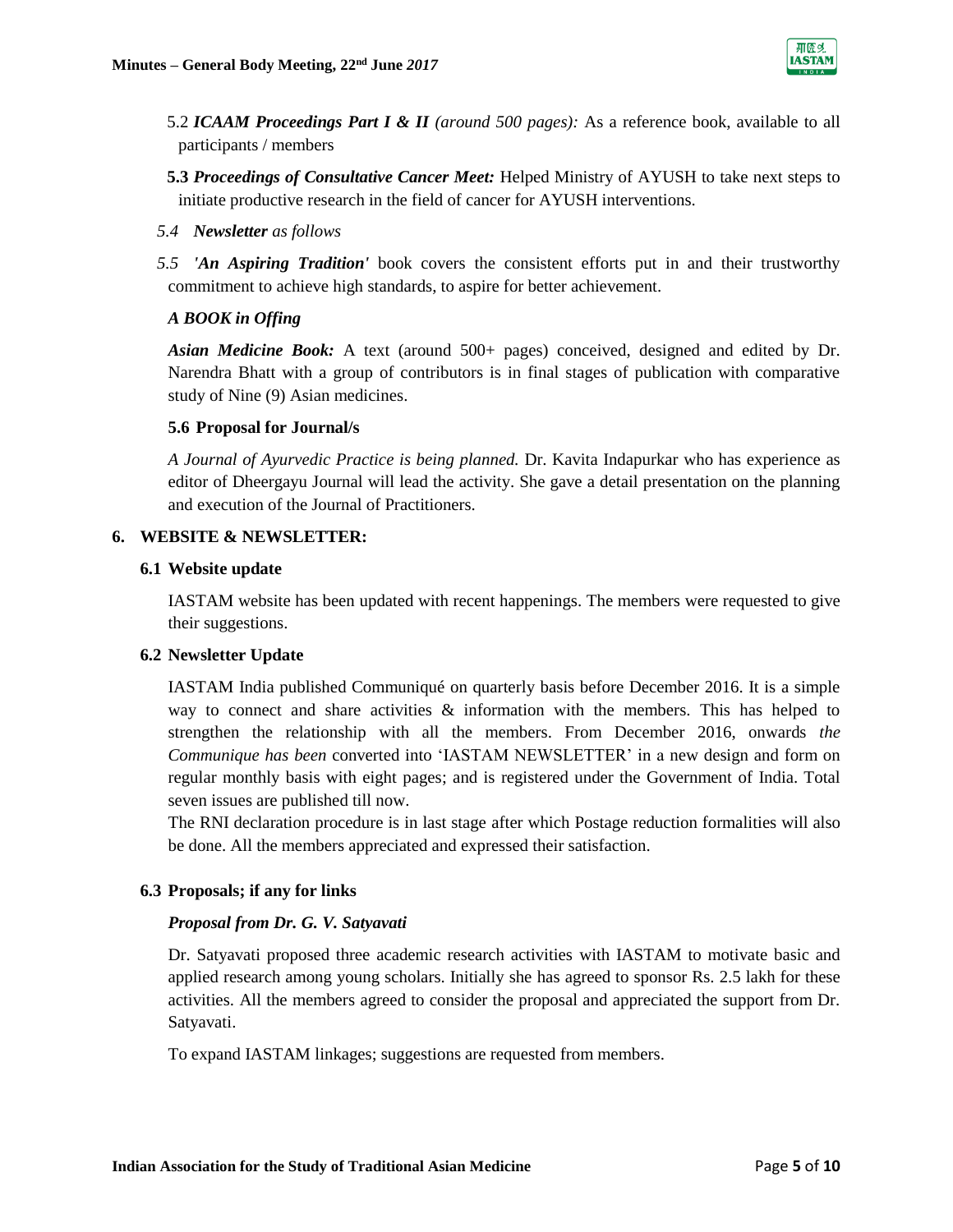

#### **7 OFFICE & ADMINISTRATION:**

- 7.1 **Proposal for administrative cell / office:** The administrative office is active since 1st October 2014 and all administrative work is carried out from there with a well-established set up.
- 7.2 **Registered office:** The registered office is at Bharati Vidyapeeth University and Charity commissioner formalities are in process.
- 7.3 **Managing Committee and Office Bearer Meetings:** In 2014-2017, 16 Managing Committee and several other meetings of the Office bearers were held at regular intervals and minutes were documented and circulated regularly.
- 7.4 **Full Time Administrative Executive:** A full time administrative executive, Ms. Anagha Vaidya is appointed since October 2014 handling all the administrative work under the guidance of office bearers.

# **8 RELATIONSHIP WITH IASTAM INTERNATIONAL:**

#### **8.1 Update**

Dr. Bhatt briefed about the details of IX ICTAM to be held in Kiel between 6 -12 August, 2017.

IASTAM International is in the process of changing the Constitution. Dr. Bhatt will visit Germany as it was thought appropriate to remain connected with international organization. Dr. Bhatt has sent a short summary of IASTAM India activities and finances to the member of International Council.

# **8.2 ICTAMS**

Dr. Bhatt is requested by Prof. Dr. Angelika Messner, the chief organizer for IX ICTAM in Kiel, Germany to participate and also give Key Note Address on FUTURE OF IASTAM. Dr. Bhatt is probably one of oldest active members of IASTAM who has participated in all except first ICTAM.

# **9 FUTURE PLANS:**

# **9.1 Proposal for Asian Meet**

Dr. Bhatt proposed that an Asian Meet be organized. Recent appointment of Vd. Rajesh Kotecha as Special Secretary in Ministry of AYUSH has created enthusiasm in the sector. It was suggested to revive the whole process for the next Asian Meet. Industry must take major interest. IASTAM can create an Asian Regulatory Phenomenon from industry and system point of view for the Asian countries. During ICAAM, IASTAM has come up with proposal for Asian Pharmacopeia and the present Government has the strength to take it forward.

The Book being edited by him and contributed by a group of faculties from College of Ayurved on 'Asian Medicine; A comparative Overview' shows 70 to 80% similarities in Asian medicines.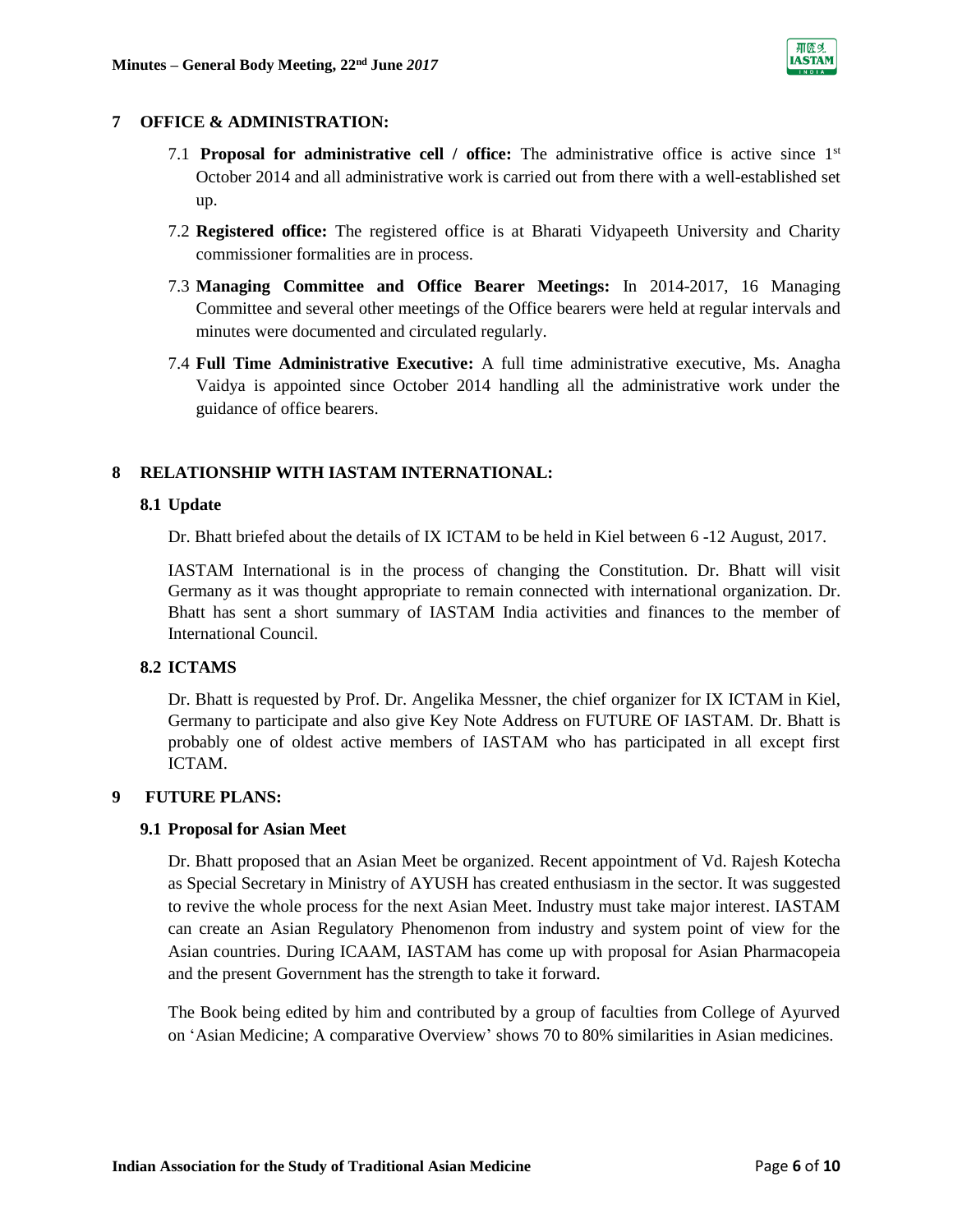

#### **9.2 To become International Association**

Over 36 years IASTAM – India has succeeded in establishing itself as the only association involved with activities to bring together various Asian and indigenous systems of medicine – Ayurved, Unani, Yoga, Sowa Rigpa and such others and also connecting with the other systems of Asian Origin as Traditional Chinese Medicine (TCM), Korean Oriental Medicine (KOM), Mongolian Medicine and such others.

IASTAM – India has organized three major international events and several other subject specific academic events with international participation as a joint organizer covering Indian and other systems of medicine.

IASTAM – India has participated, mostly as a group in all the international meets organized by IASTAM i.e. ICTAM in different parts of the world since 1979 till now.

IASTAM India has identified and developed a network of scholars, scientists, experts, faculty and institutions of different disciplines internationally.

In view of the above it is proposed that IASTAM – India shall aspire to become an international organization to act as catalyst and provide a platform to bring together various experts groups, private and governmental bodies internationally involved with Traditional and Indigenous systems of medicine practiced in Asian Countries for their promotion and for rightful gain in the healthcare delivery systems world over.

# **Resolution No 2/June/2017**

*It is hereby resolved that IASTAM – India may take necessary steps to become an International Organization with aim/s and objective/s for the study, research, development, promotion and regulatory acceptance of Asian Medicine including Ayurved, Unani, Yoga, Sowa Rigpa, Siddha and such others internationally to help these systems play an important role in global health care.*

Proposed by: Dr. B. V. Sathaye, Seconded by: Mrs. Shubhangi Ladsaogikar; Resolution Passed Unanimously.

# **10 CONSTITUTIONAL CHANGES:**

# **10.1 Need for change**

# **MEMORANDUM OF ASSOCIATION (CONSTITUTIONAL) CHANGES TO BECOME INTERNATIONAL ORGANISATION**

In view of the proposal for IASTAM – India to become an international organization it will be necessary to make changes in the Memorandum of Association (Constitution) so as to provide an international structure and evolve an appropriate international organization body.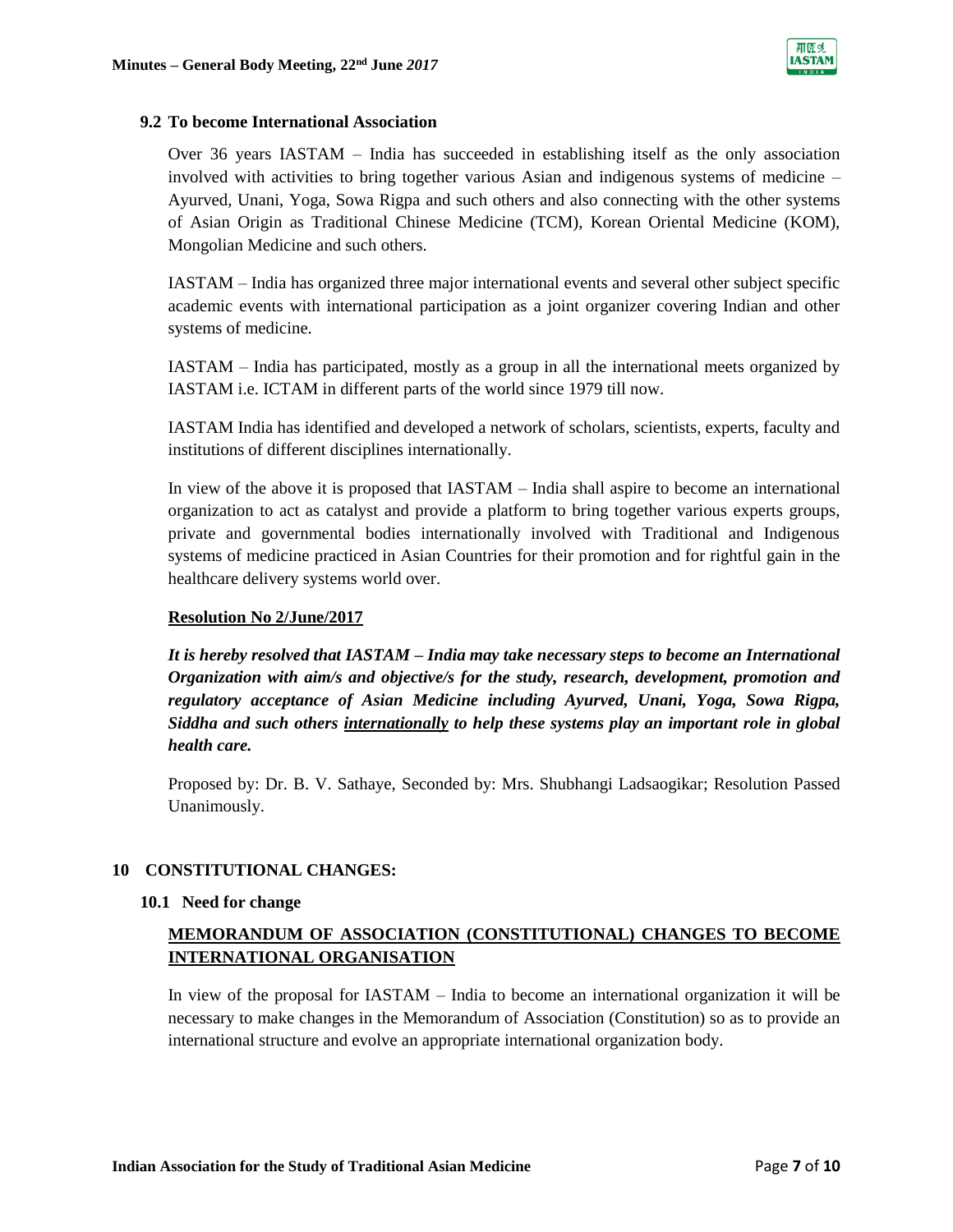

### **Resolution No. 3a/June/2017**

*It is hereby resolved that the constitutional amendments or changes may be undertaken for "reconstitution" of IASTAM – India as an International Organization.*

*It is hereby resolved that the managing committee shall take necessary steps as and when appropriate to amend, modify and change the present "Memorandum of Association" "(Constitution)" to become an international organization as specified herein above.*

# **Related Resolutions - Resolutions 3b/June/2017**

*It is hereby resolved that such major amendment changes as recommended by managing committee will be uploaded on website with an appropriate period of notice to all members. After providing due time (21 days) for suggestions and modifications from all the members, the managing committee after considering such modifications through due procedure and approval, shall finalize the new "Memorandum of Association" '(Constitution)' and that it shall be binding to all the members.*

# **Related Amendments - Resolutions 3c/June/2017**

In order to undertake responsibility as an international organization, "Memorandum of Association" will be required to undergo major changes, amendments, and modifications.

*It is hereby resolved that the managing committee through due procedure of amendments may undertake changes, modifications, amendments to all Articles of Association including –*

- *Nomenclature*
- *Aims and Objectives*
- *Constitution*
- *Memberships, Eligibility and other related matters*
- *Rules and regulations*
- *Methods of conduct of meeting*
- *Financial and Accounts related*
- *Election Procedure*
- *Representation on bodies*
- *Fees structure*
- *And all such others.*

Proposed by: Dr. A. B. Patil; Seconded by: Dr. Vandana Kozarekar; Resolution Passed Unanimously.

# **NOMENCLATURE**

In order to be identified as an international organization, IASTAM – India will be required to make necessary changes in its nomenclature.

Today's meeting has considered the changes in the nomenclature and following suggestions have been received.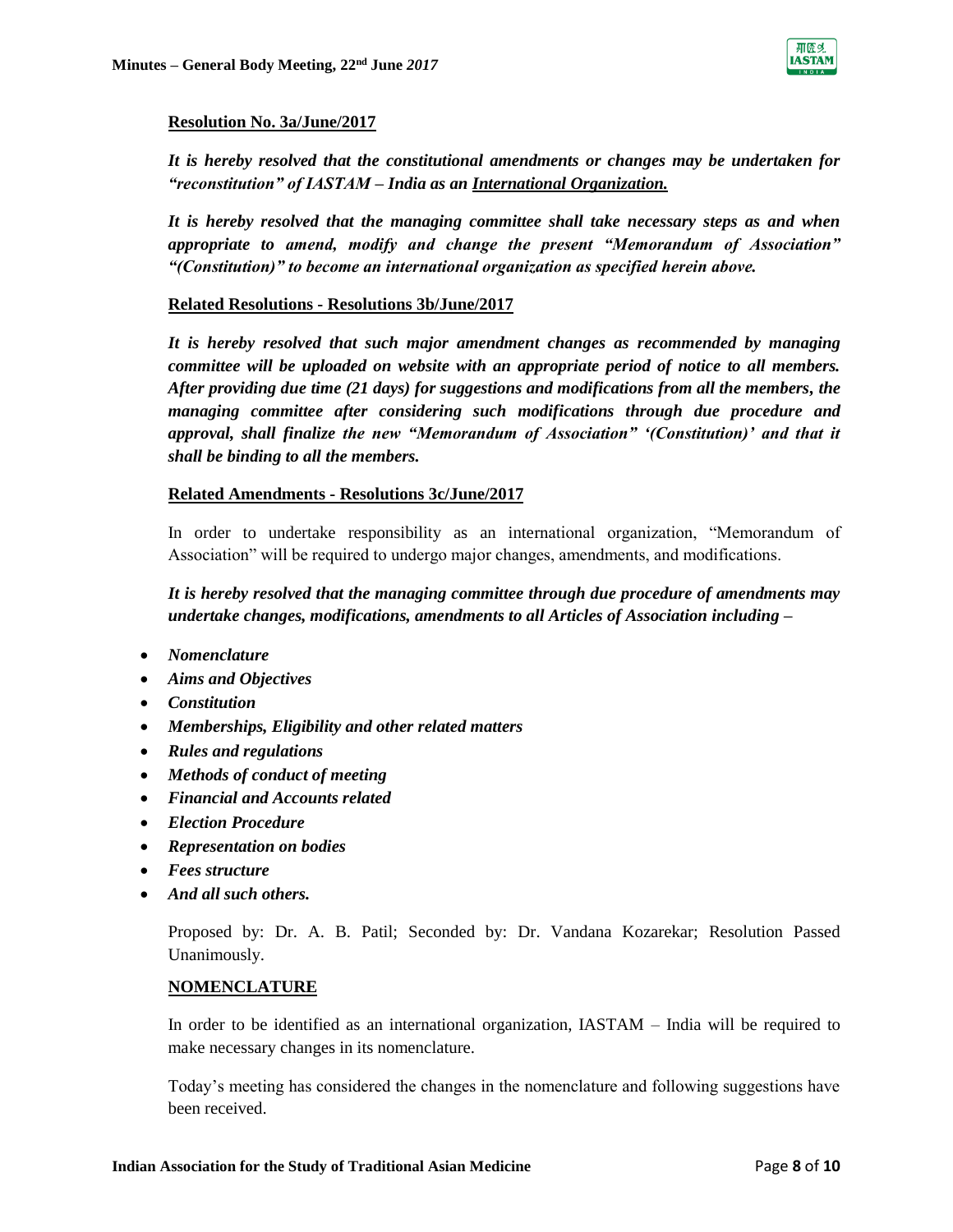

- **International League of Asian Medicine (ILAM)**
- **Global Alliance of Asian Medicine (GAAM)**

# **Resolution No. 4a/June/2017**

*It is hereby resolved that the name "***Global Alliance of Asian Medicine (GAAM)***" be considered and or finalized subject to availability of nomenclature and legal / mandatory requirements and or approvals legally.*

#### **Resolution No. 4b/June/2017**

*It is hereby resolved that the President, a Vice President, Secretary General and the Treasurer, two or more are authorized to represent the association for making applications, submissions and / or representation to authorities for required changes as suggested herein above.*

#### **Resolution No. 5/June/2017**

*It is hereby resolved that the President and / or Secretary General are hereby authorized to undertake any representation and negotiation with any such individual/s, institute/s, organization/s, Private / Government body / bodies either in India or abroad so as to expand the activities and reach of the association for development of Asian Medicine including Ayurved, Unani, Yoga, Siddha, and Such other.*

#### **Resolution No. 6/June/2017**

*It is further resolved that managing committee be authorized to take necessary decisions in view of the above consideration and for any considerations such as legal, registration of society, charity commissioner, mandatory authorities, financial organisations, bank, and such other to choose right nomenclature and take necessary steps for change in its nomenclature.*

# **Resolution No. 7/June/2017**

*Further to above the managing committee is hereby authorized to undertake necessary steps to bring in modifications, changes, amendments as considered appropriate and to authorize the office bearers of the association to apply, submit or represent to any constitutional, mandatory, legal authority as and when necessary for changes in its nomenclature, constitution and such other .*

Proposed by: Dr. Subhash Wadodkar; Seconded by: Dr. Kirti Bhati; Resolution Passed Unanimously.

# **10.2 Draft proposal as approved by the Managing Committee**

Draft Proposals were read as approved by Managing Committee.

#### **10.3 Review, Discussion and Approvals**

Members were suggested that the draft will be uploaded on website and with in fixed period if there are no comments and suggestions the resolutions and proposals will be considered final and resolved.